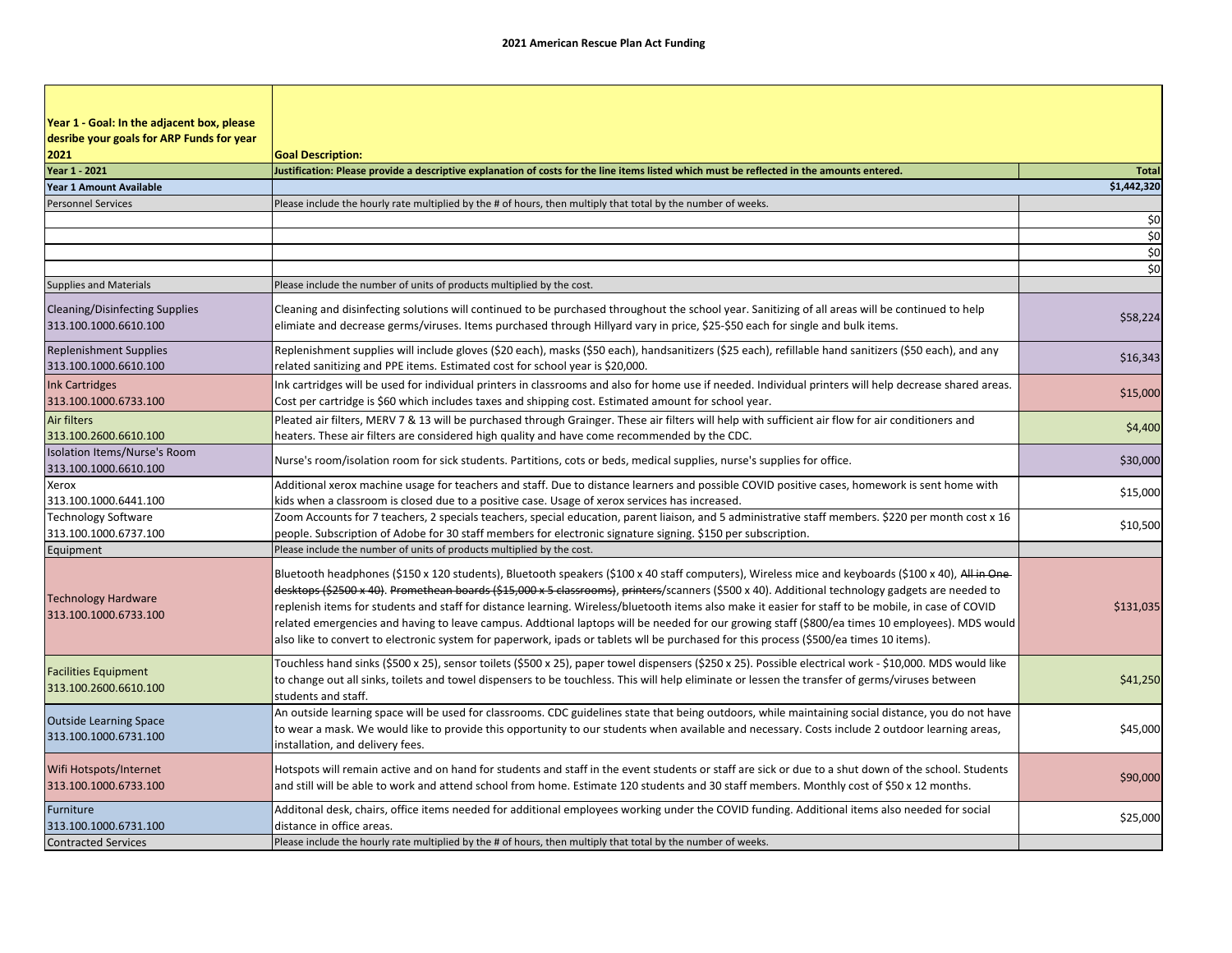| <b>Technical Services</b><br>313.100.1000.6340.100   | Document scanning services for all documents. MDS would like to convert to electronic data base and minimize paper documents. Areas of work<br>will be HR, Finance, Registrar, School Board, Facilities, Etc. Shredding services will also be conducted for all outdated documents.                                                                                                                                           | \$35,000  |
|------------------------------------------------------|-------------------------------------------------------------------------------------------------------------------------------------------------------------------------------------------------------------------------------------------------------------------------------------------------------------------------------------------------------------------------------------------------------------------------------|-----------|
| <b>Plumbing Services</b><br>313.100.2600.6430.100    | Plumbing services would like to be conducted throughout the MDS campus. Proper and clean sanitation lines and water lines need to evaluated for<br>cleanliness and upgraded lines. Students and staff are utilizing increased handwashing and cleaning due to COVID-19. MDS has limited bathrooms<br>due to corroded and broken water lines.                                                                                  | \$50,000  |
| <b>Training</b>                                      | Please include a breakdown of costs. I.e. mileage & travel, materials & supplies, stipends, etc                                                                                                                                                                                                                                                                                                                               |           |
| <b>Safety Training</b><br>313.100.2200.6360.100      | Training will be provided to all staff and also to the Safety Committee. Trainings will include disinfecting properly, reopening of schools, covid<br>related training, and other type of training that may relate to pandemics or emergency crisis. Costs will include conference costs (\$500 each), per<br>diem (cost varies from state to state, per GSA guidelines), and hotel costs (GSA guidelines - \$120 per night). | \$17,383  |
|                                                      |                                                                                                                                                                                                                                                                                                                                                                                                                               | \$0       |
| Other                                                | Please include a breakdown of costs.                                                                                                                                                                                                                                                                                                                                                                                          |           |
| <b>Playground Equipment</b><br>313.100.1000.6731.100 | Replacement of playground to help with social distancing and age appropriate playground for students. Cost includes installation, price of<br>playground, taxes and shipping costs.                                                                                                                                                                                                                                           | \$230,000 |
| Awnings<br>313.100.1000.6731.100                     | Awnings will be placed over picnic tables to provide shade for students for outdoor breakfast/lunch and outdoor learning. Cost includes<br>installation, price of 2 awnings, taxes and shipping costs. Additonal awning for basketball court. MDS will be providing more outdoor activites due<br>to COVID. Estimated cost for awning is \$100,000.                                                                           | \$100,000 |
| <b>Picnic Tables</b><br>313.100.1000.6731.100        | \$3000 x 10 tables. Cost includes estimated shipping and tax charges. Additional picnic tables will provide more outdoor eating areas for breakfast<br>and lunch, for both students and staff.                                                                                                                                                                                                                                | \$35,000  |
|                                                      |                                                                                                                                                                                                                                                                                                                                                                                                                               |           |
|                                                      | <b>Year 1 Subtotal</b>                                                                                                                                                                                                                                                                                                                                                                                                        | \$949,134 |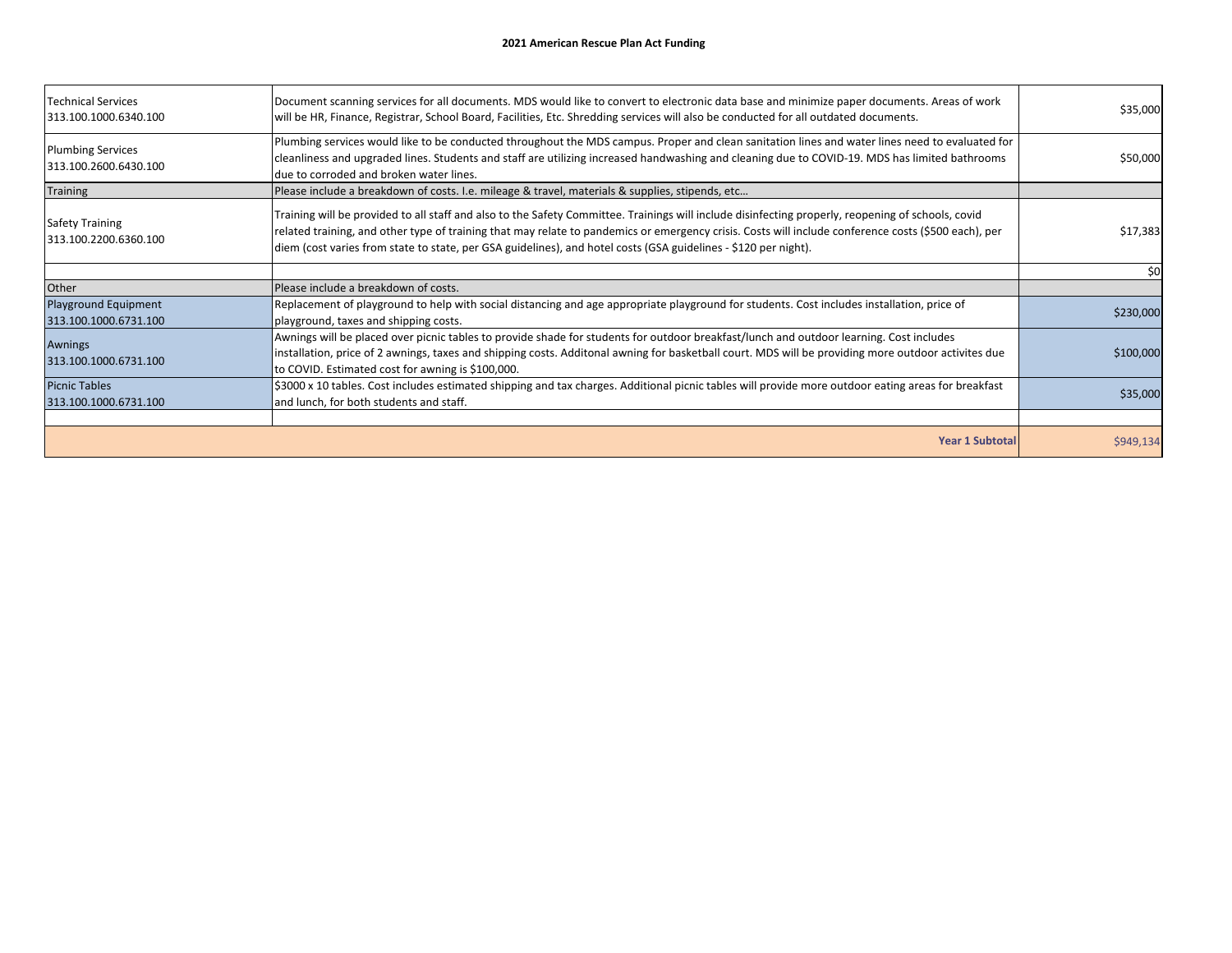| Year 2 Goal: In the adjacent box, please desribe<br>your goals for ARP Funds for year 2022. | <b>Goal Description:</b>                                                                                                                                                                                                                                                                                 |              |
|---------------------------------------------------------------------------------------------|----------------------------------------------------------------------------------------------------------------------------------------------------------------------------------------------------------------------------------------------------------------------------------------------------------|--------------|
| Year 2 - 2022                                                                               | Justification: Please provide a descriptive explanation of costs for the line items listed which must be reflected in the amounts entered.                                                                                                                                                               | <b>Total</b> |
| <b>Year 2 Amount Available</b>                                                              |                                                                                                                                                                                                                                                                                                          | \$493,186    |
| <b>Personnel Services</b>                                                                   | Please include the hourly rate multiplied by the # of hours, then multiply that total by the number of weeks.                                                                                                                                                                                            |              |
| License Practical Nurse/Certified Medical<br>Assistant/School Health Technician             | Salary: \$44,000, Taxes: \$3,366, Fringe Benefits: \$8,160. MDS was able to maintain medical duties with the front office staff. However, due to COVID,<br>a professional medical position will need to be added and maintained for covid and sick related occurences.                                   | \$55,526     |
| Retention Stipends - 40                                                                     | \$2500 each, Taxes \$791. Retention for all MDS staff for hard to fill positions during and post pandemic.                                                                                                                                                                                               | \$100,791    |
|                                                                                             |                                                                                                                                                                                                                                                                                                          | \$0          |
|                                                                                             |                                                                                                                                                                                                                                                                                                          | \$0          |
| <b>Supplies and Materials</b>                                                               | Please include the number of units of products multiplied by the cost.                                                                                                                                                                                                                                   |              |
| Cleaning/Disinfecting Items                                                                 | Cleaning and disinfecting solutions will continued to be purchased throughout the school year. Sanitizing of all areas will be continued to help<br>elimiate and decrease germs/viruses. Items purchased through Hillyard vary in price, \$25-\$50 each for single and bulk items.                       | \$40,000     |
| Air filters                                                                                 | Pleated air filters, MERV 7 & 13 will be purchased through Grainger. These air filters will help with sufficient air flow for air conditioners and<br>heaters. These air filters are considered high quality and have come recommended by the CDC. Air filters will also be purchased for air purifiers. | \$10,000     |
| <b>Replenishment Supplies</b>                                                               | Replenishment supplies will include gloves (\$20 each), masks (\$50 each), handsanitizers (\$25 each), refillable hand sanitizers (\$50 each), and any<br>related sanitizing and PPE items. Estimated cost for school year is \$20,000.                                                                  | \$20,000     |
|                                                                                             |                                                                                                                                                                                                                                                                                                          | \$0          |
| Equipment                                                                                   | Please include the number of units of products multiplied by the cost.                                                                                                                                                                                                                                   |              |
| Wifi Hotspots/Internet                                                                      | Hotspots will remain active and on hand for students and staff in the event students or staff are sick or due to a shut down of the school. Students<br>and still will be able to work and attend school from home. Estimate to have 50 hotspots available. Monthly cost of \$50 x 12 months.            | \$30,000     |
|                                                                                             |                                                                                                                                                                                                                                                                                                          | \$0          |
|                                                                                             |                                                                                                                                                                                                                                                                                                          | \$0          |
|                                                                                             |                                                                                                                                                                                                                                                                                                          | \$0          |
| <b>Contracted Services</b>                                                                  | Please include the hourly rate multiplied by the # of hours, then multiply that total by the number of weeks.                                                                                                                                                                                            |              |
| <b>Third Party Counseling Services</b>                                                      | Outsource consuling services for MDS students as needed. Estimated \$75/hr x 7hrs/day x 2 days a week x 32 weeks and travel costs of \$5,421. Cost<br>may fluctuate depending student needs.                                                                                                             | \$48,000     |
|                                                                                             |                                                                                                                                                                                                                                                                                                          | \$0          |
|                                                                                             |                                                                                                                                                                                                                                                                                                          | \$0          |
|                                                                                             |                                                                                                                                                                                                                                                                                                          | \$0          |
| <b>Training</b>                                                                             | Please include a breakdown of costs. I.e. mileage & travel, materials & supplies, stipends, etc                                                                                                                                                                                                          |              |
|                                                                                             |                                                                                                                                                                                                                                                                                                          | \$0          |
|                                                                                             |                                                                                                                                                                                                                                                                                                          | \$0<br>\$0   |
|                                                                                             |                                                                                                                                                                                                                                                                                                          | \$0          |
| Other                                                                                       | Plese include a breakdown of costs.                                                                                                                                                                                                                                                                      |              |
| Adobe Subscription                                                                          | Subscription of Adobe for 35 staff members for electronic signature signing. \$150 per subscription.                                                                                                                                                                                                     | \$5,250      |
|                                                                                             |                                                                                                                                                                                                                                                                                                          |              |
|                                                                                             |                                                                                                                                                                                                                                                                                                          |              |
|                                                                                             |                                                                                                                                                                                                                                                                                                          |              |
|                                                                                             | <b>Year 2 Subtotal</b>                                                                                                                                                                                                                                                                                   | \$309,567    |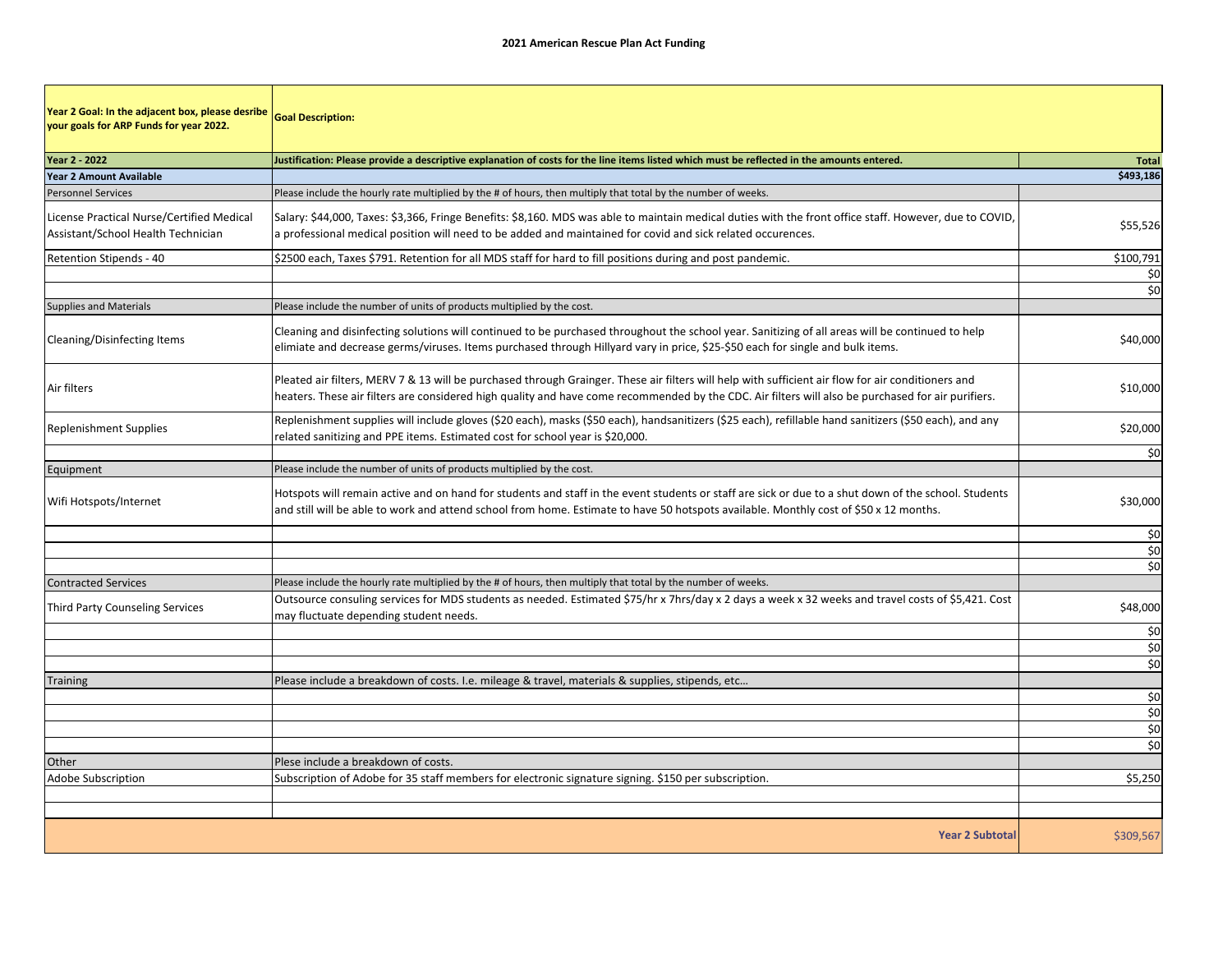| Year 3 Goal: In the adjacent box, please desribe<br>your goals for ARP Funds for year 2023 | <b>Goal Description:</b>                                                                                                                                                                     |                              |
|--------------------------------------------------------------------------------------------|----------------------------------------------------------------------------------------------------------------------------------------------------------------------------------------------|------------------------------|
| Year 3 - 2023                                                                              | Justification: Please provide a descriptive explanation of costs for the line items listed which must be reflected in the amounts entered.                                                   | Total                        |
| <b>Year 3 Amount Available</b>                                                             |                                                                                                                                                                                              | \$183,619                    |
| <b>Personnel Services</b>                                                                  | Please include the hourly rate multiplied by the # of hours, then multiply that total by the number of weeks.                                                                                |                              |
|                                                                                            |                                                                                                                                                                                              | \$0                          |
|                                                                                            |                                                                                                                                                                                              | \$0                          |
|                                                                                            |                                                                                                                                                                                              | \$0                          |
|                                                                                            |                                                                                                                                                                                              | \$0                          |
| <b>Supplies and Materials</b>                                                              | Please include the number of units of products multiplied by the cost.                                                                                                                       |                              |
|                                                                                            |                                                                                                                                                                                              | \$0                          |
|                                                                                            |                                                                                                                                                                                              | \$0                          |
|                                                                                            |                                                                                                                                                                                              | $$0$                         |
|                                                                                            |                                                                                                                                                                                              | $\overline{\phantom{0}}$ \$0 |
| Equipment                                                                                  | Please include the number of units of products multiplied by the cost.                                                                                                                       |                              |
|                                                                                            |                                                                                                                                                                                              | \$0                          |
|                                                                                            |                                                                                                                                                                                              | \$0                          |
|                                                                                            |                                                                                                                                                                                              |                              |
|                                                                                            |                                                                                                                                                                                              | \$0                          |
| <b>Contracted Services</b>                                                                 | Please include the hourly rate multiplied by the # of hours, then multiply that total by the number of weeks.                                                                                |                              |
| Third Party Counseling Services                                                            | Outsource consuling services for MDS students as needed. Estimated \$75/hr x 7hrs/day x 2 days a week x 32 weeks and travel costs of \$5,421. Cost<br>may fluctuate depending student needs. | \$50,000                     |
|                                                                                            |                                                                                                                                                                                              | \$0                          |
|                                                                                            |                                                                                                                                                                                              | \$0                          |
|                                                                                            |                                                                                                                                                                                              | \$0                          |
| <b>Training</b>                                                                            | Please include a breakdown of costs. I.e. mileage & travel, materials & supplies, stipends, etc                                                                                              |                              |
|                                                                                            |                                                                                                                                                                                              | \$0                          |
|                                                                                            |                                                                                                                                                                                              | \$0                          |
|                                                                                            |                                                                                                                                                                                              | \$0                          |
|                                                                                            |                                                                                                                                                                                              | $\overline{\phantom{0}}$ \$0 |
| Other                                                                                      | Please include a breakdown of costs.                                                                                                                                                         |                              |
|                                                                                            |                                                                                                                                                                                              |                              |
|                                                                                            |                                                                                                                                                                                              |                              |
|                                                                                            |                                                                                                                                                                                              |                              |
|                                                                                            |                                                                                                                                                                                              | $\frac{$0}{$0}$              |
|                                                                                            | <b>Year 3 Subtotal</b>                                                                                                                                                                       | \$50,000                     |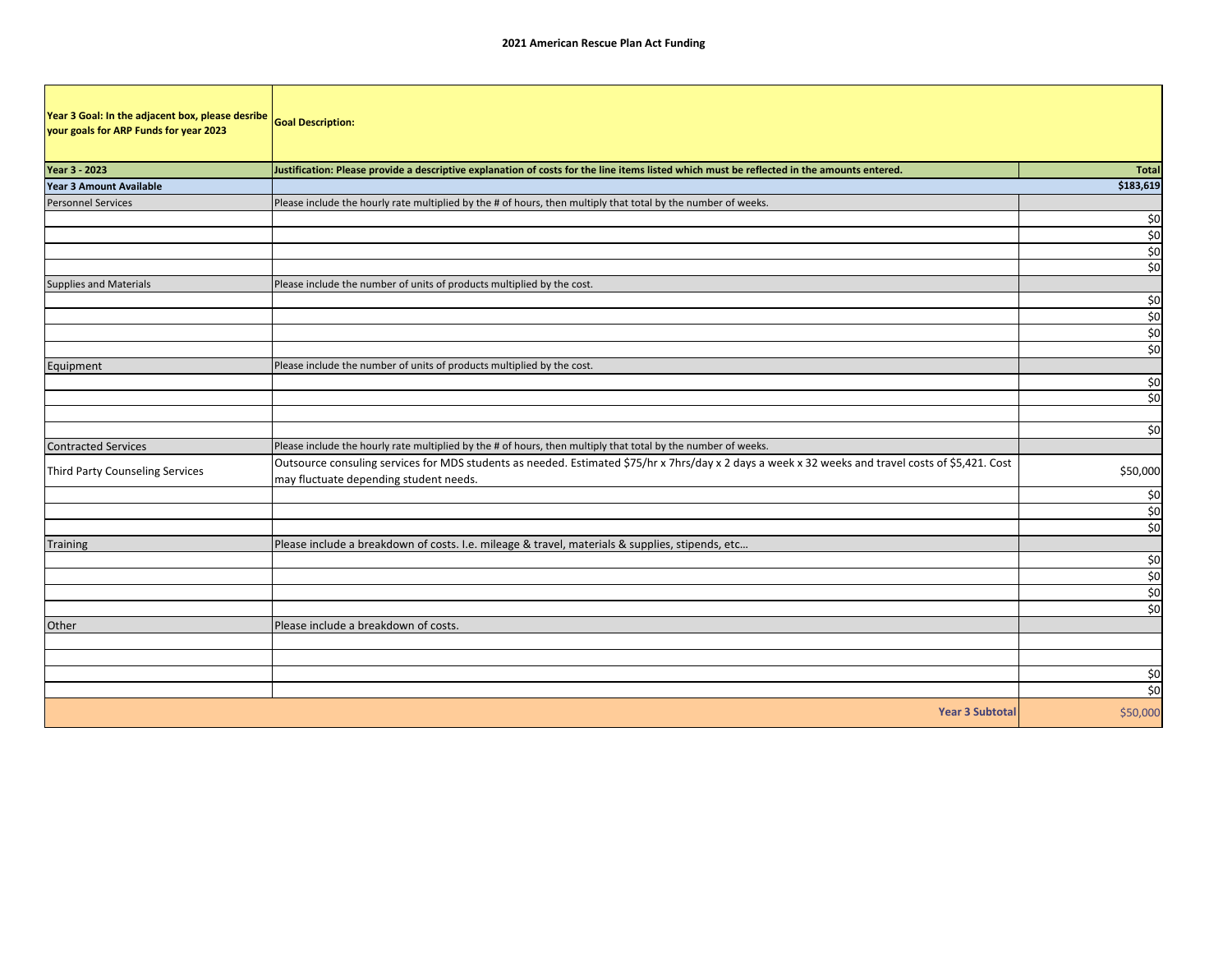| Year 4 Goal: In the adjacent box, please desribe<br>your goals for ARP Funds for year 2024. | <b>Goal Description:</b>                                                                                                                   |                                |
|---------------------------------------------------------------------------------------------|--------------------------------------------------------------------------------------------------------------------------------------------|--------------------------------|
| <b>Year4 - 2024</b>                                                                         | Justification: Please provide a descriptive explanation of costs for the line items listed which must be reflected in the amounts entered. | Total                          |
| Year 4 Amount Available                                                                     |                                                                                                                                            | \$133,619                      |
| <b>Personnel Services</b>                                                                   | Please include the hourly rate multiplied by the # of hours, then multiply that total by the number of weeks.                              |                                |
|                                                                                             |                                                                                                                                            | \$0                            |
|                                                                                             |                                                                                                                                            | \$0                            |
|                                                                                             |                                                                                                                                            | \$0                            |
|                                                                                             |                                                                                                                                            | \$0                            |
| <b>Supplies and Materials</b>                                                               | Please include the number of units of products multiplied by the cost.                                                                     |                                |
|                                                                                             |                                                                                                                                            | \$0                            |
|                                                                                             |                                                                                                                                            | \$0                            |
|                                                                                             |                                                                                                                                            | \$0                            |
|                                                                                             |                                                                                                                                            | \$0                            |
| Equipment                                                                                   | Please include the number of units of products multiplied by the cost.                                                                     |                                |
|                                                                                             |                                                                                                                                            | $\frac{$0}{$0}$                |
|                                                                                             |                                                                                                                                            |                                |
|                                                                                             |                                                                                                                                            | \$0                            |
|                                                                                             |                                                                                                                                            | $\overline{\phantom{0}}$ \$0   |
| <b>Contracted Services</b>                                                                  | Please include the hourly rate multiplied by the # of hours, then multiply that total by the number of weeks.                              |                                |
|                                                                                             |                                                                                                                                            | \$0                            |
|                                                                                             |                                                                                                                                            | \$0                            |
|                                                                                             |                                                                                                                                            | \$0                            |
|                                                                                             |                                                                                                                                            | \$0                            |
| <b>Training</b>                                                                             | Please include a breakdown of costs. I.e. mileage & travel, materials & supplies, stipends, etc                                            |                                |
|                                                                                             |                                                                                                                                            | \$0                            |
|                                                                                             |                                                                                                                                            | $\frac{50}{50}$                |
|                                                                                             |                                                                                                                                            |                                |
|                                                                                             |                                                                                                                                            |                                |
| Other                                                                                       | Please include a breakdown of costs.                                                                                                       |                                |
|                                                                                             |                                                                                                                                            |                                |
|                                                                                             |                                                                                                                                            | $rac{50}{50}$<br>$rac{50}{50}$ |
|                                                                                             |                                                                                                                                            |                                |
|                                                                                             |                                                                                                                                            |                                |
|                                                                                             | <b>Year 4 Subtotal</b>                                                                                                                     | \$0                            |